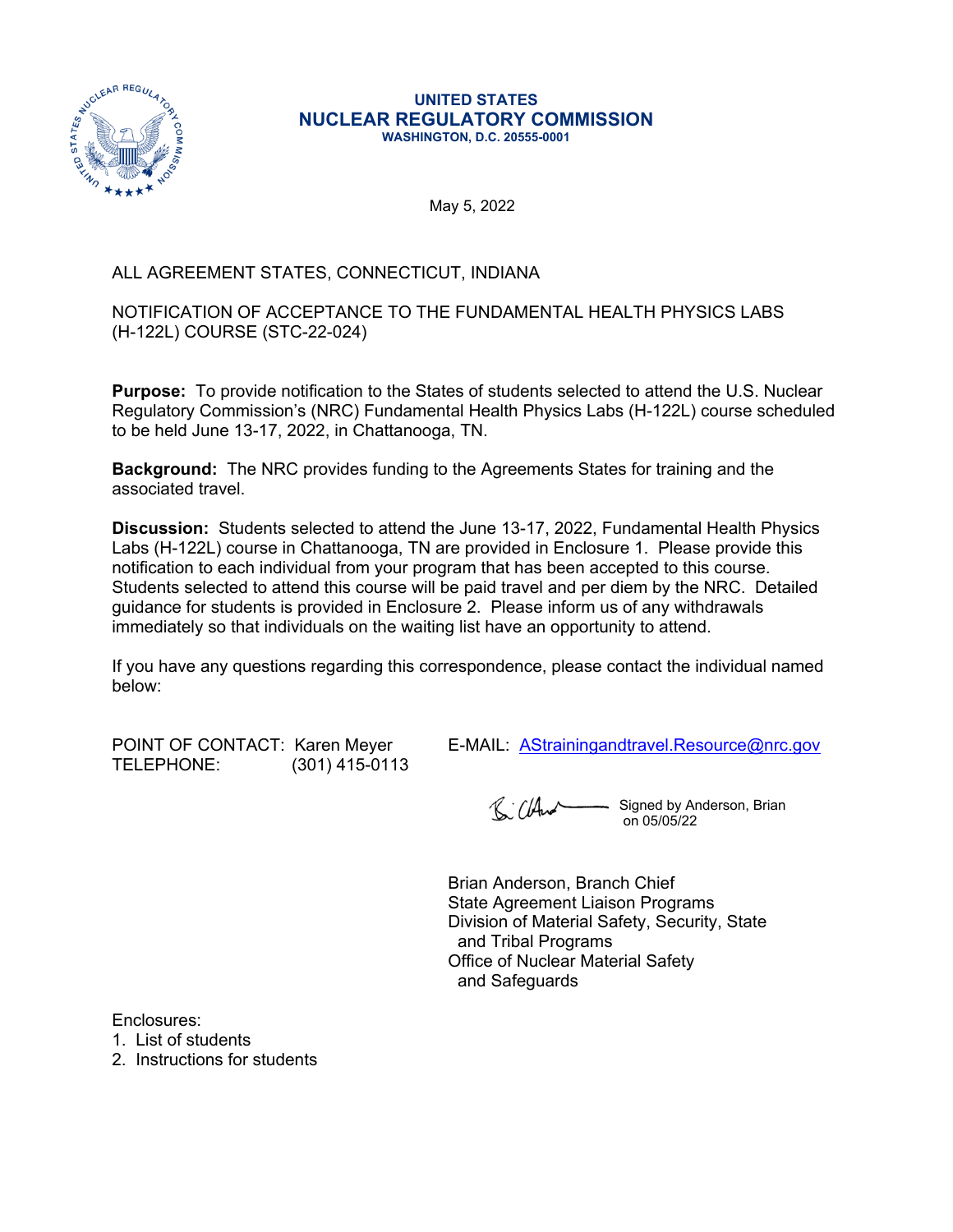# **Fundamental Health Physics Labs (H-122L)**

June 13-17, 2022 Chattanooga, TN

| <b>STATE</b>          | <b>PARTICIPANTS</b>     |  |  |
|-----------------------|-------------------------|--|--|
| <b>ARKANSAS</b>       | <b>Christy Steward</b>  |  |  |
| <b>CALIFORNIA</b>     | Kevin Quach             |  |  |
| <b>COLORADO</b>       | <b>Heather Gilbert</b>  |  |  |
| <b>CONNECTICUT</b>    | <b>Shannon Perry</b>    |  |  |
| <b>KANSAS</b>         | <b>Jill Southerland</b> |  |  |
| <b>NEW MEXICO</b>     | <b>Thomas Collins</b>   |  |  |
| <b>NEW YORK (DEC)</b> | Paul Armani             |  |  |
| <b>NEW YORK (SHD)</b> | <b>Christine Dobert</b> |  |  |
| <b>PENNSYLVANIA</b>   | Kevin Himmelwright      |  |  |
| <b>TENNESSEE</b>      | <b>Matthew Torrico</b>  |  |  |
| <b>TEXAS (DSHS)</b>   | <b>Renu Selli</b>       |  |  |
| <b>UTAH</b>           | Larry Kellum            |  |  |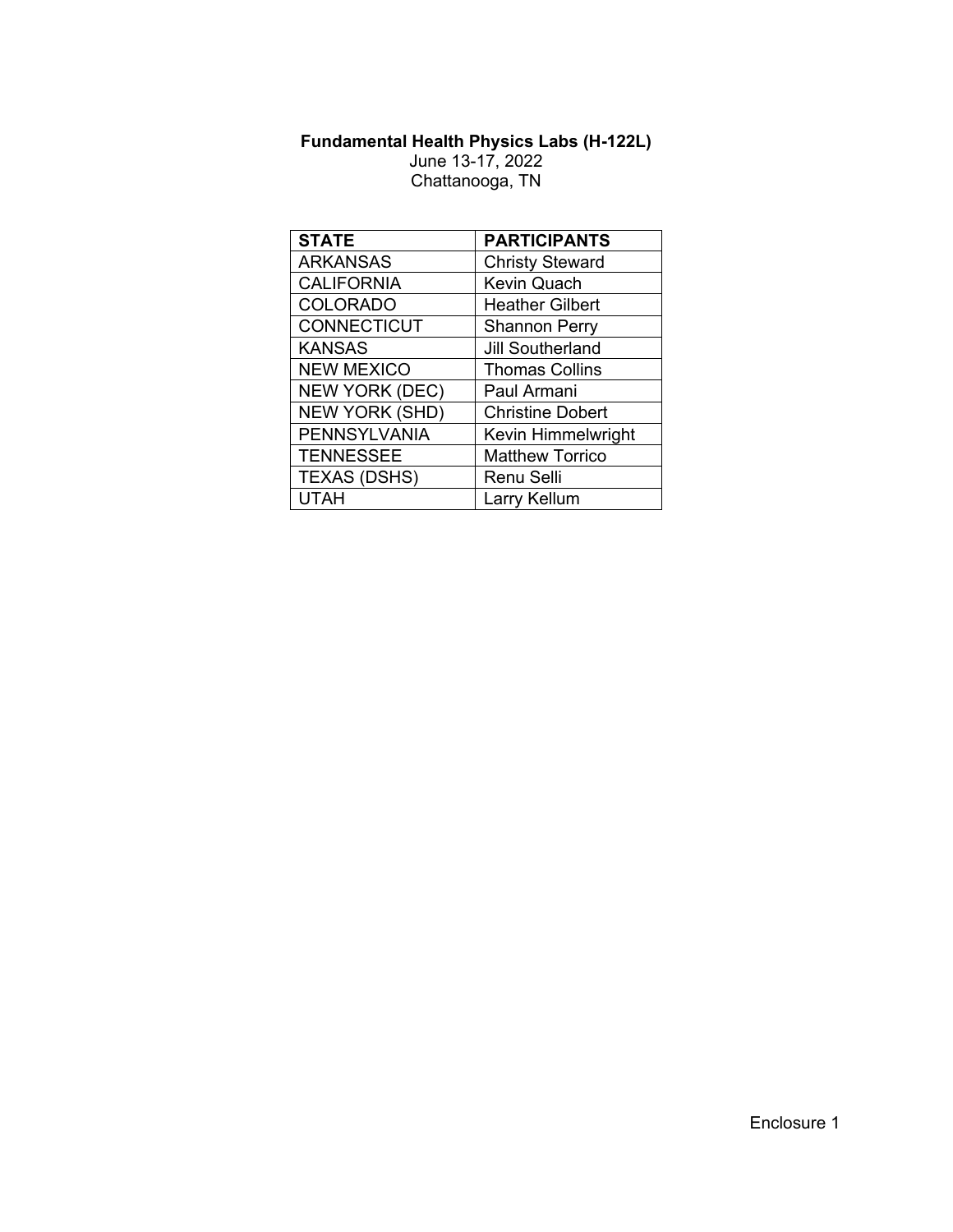# **INSTRUCTIONS TO STUDENTS**

**ACCEPTANCE**: Individuals listed in Enclosure 1 have been accepted for participation in the Fundamental Health Physics Labs (H-122L) course. This course is scheduled to be presented June 13-17, 2022, at the U.S. Nuclear Regulatory Commission (NRC) Technical Training Center (TTC). The TTC is located at 5746 Marlin Road, Suite 200, Osborne Office Center (near Eastgate Shopping Center) Chattanooga, Tennessee 37411-5677. The facility's telephone number is (423) 855-6500.

**COURSE:** Please see our Web site,<https://scp.nrc.gov/training.html> for the Tentative Course Schedule and note that the course begins at 8:00 a.m. eastern time on Monday, June 13th and ends at 4:00 p.m. eastern time on Friday, June 17th.

**LODGING AND TRAVEL:** Please plan to arrive on Sunday, June 12th, and depart on Friday, January 28th. Please plan to attend the course through the stated end time of 4:00 p.m. If there are no flights available that would allow you to arrive home before midnight on Friday, June 17th, you may elect to depart early on Saturday, June 18th. In this event, NRC will provide reimbursement for hotel on Friday night and per diem on Saturday, June 18th. Students must make their own lodging and travel arrangements. If traveling by air, please contact El Sol Travel at (844) 244-6694 for airline reservations and indicate that the travel is "Invitational" for the NRC. Please select a fully refundable government fare if one is available, and make sure that El Sol Travel correctly direct billed to the NRC. If the need arises and you must make a change and/or cancel, contact Karen Meyer at (301) 415-0113 at least 2 weeks prior to the course.

Please complete the Travel Application Form which will be provided to you and submit to [AStrainingandtravel.Resource@nrc.gov](mailto:AStrainingandtravel.Resource@nrc.gov), at your earliest opportunity, but no later than, Friday, June 3rd. Individuals should request the Federal government rate at the hotels. The per diem for Chattanooga, Tennessee is \$109 for hotel and \$64 for meals and incidentals. The first and last day of travel is calculated at 75 percent. Students are responsible for their own transportation between the hotel and the training center. If you are authorized to drive, the Federal mileage reimbursement is .585 cents per mile. Rental cars are **not** authorized for reimbursement.

In addition, you will need complete the NRC 64 voucher for reimbursement upon **return** from travel by July 1st. Review the itemized list for accuracy, including hotel, hotel tax and any additional authorized expenses. Then print, sign, scan, and e-mail back to me as one document with your hotel, flight receipt, and any other receipts over \$75.

Further instructions, including course schedule, will be provided via email to selected students.

Specific questions about the virtual course can be sent directly to the NRC's Course Manager, Jeff Griffis [\(jeff.griffis@nrc.gov](mailto:jeff.griffis@nrc.gov)).